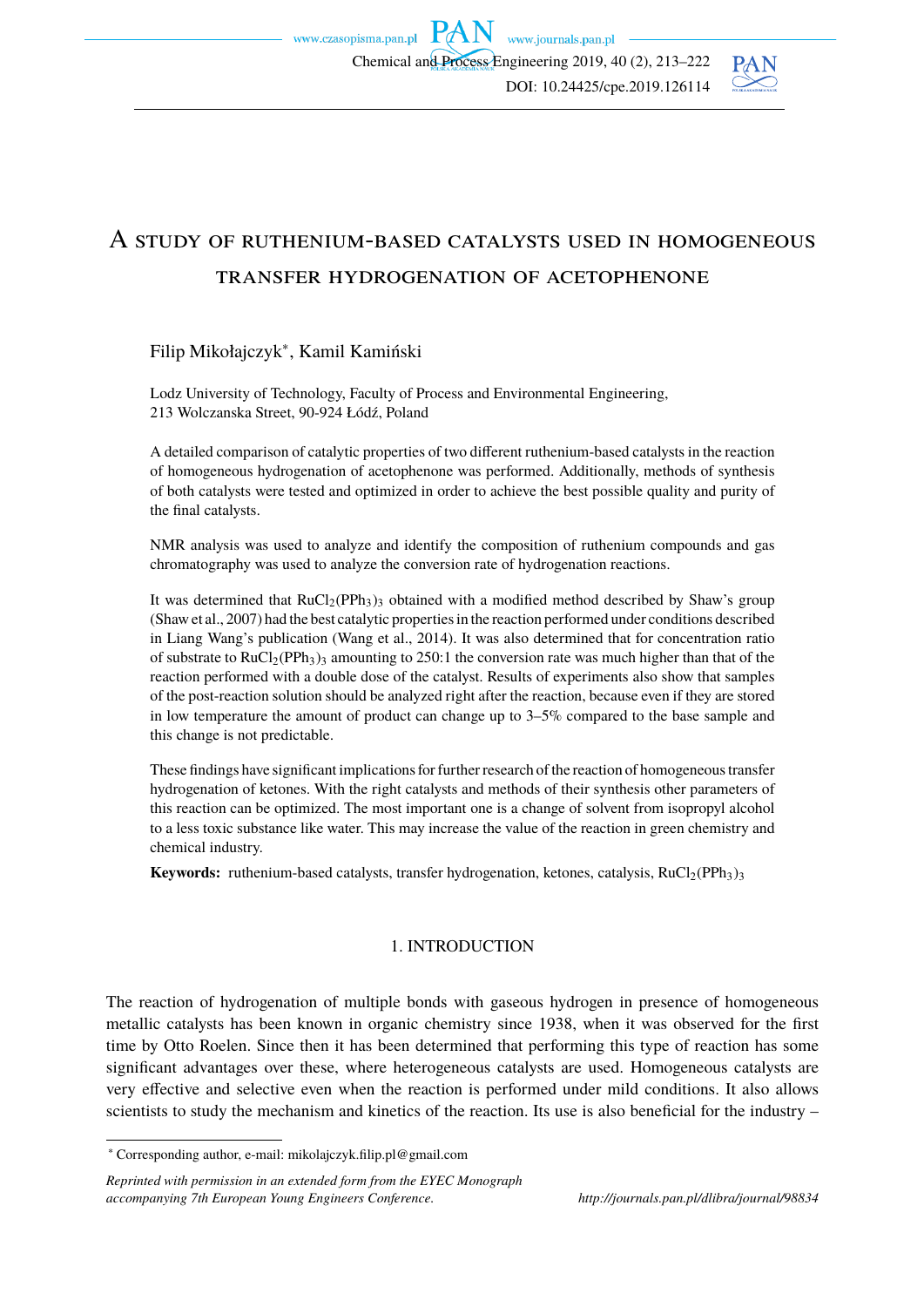it does not require a high hydrogen pressure and hazardous reducing reagents. Thanks to these features, the interest of this reaction type has been steadily growing, which resulted in a great number of decisive publications, like invention of optically active homogeneous catalysts in 1968 by William Knowles and Leopold Horner. Simultaneously to the studies of the reaction based on gaseous hydrogen a new approach was taken. In 1952 it was suggested that it might be possible to perform a reaction of catalytic hydrogen transfer from an organic molecule to various organic acceptors under mild conditions. It could be conducted in photochemical or biological processes, heterogeneous, homogeneous and photochemical catalysis.

The reaction of hydrogenation was one of several possible hydrogen transfer processes, which were classified by Braude and Linstead as follows (Brieger and Nestrick., 1974):

- hydrogen migrations, which take place within one molecule,
- hydrogen disproportionation, that takes place between two identical molecules, where one accepts the role of a donor and the other one acts as an acceptor,
- reaction of transfer hydrogenation-dehydrogenation, which occurs between two different molecules that act as a pair of donor and acceptor.

Many different hydrogen donors are used, but primary and secondary alcohols are usually a preferred choice. During hydrogenation they are oxidized to the corresponding ketone or aldehyde but depending on the choice of the catalyst and the conditions of the reactions, formation of various amounts of unconventional products can be observed.

The choice of the right catalyst is also very important. In industrial heterogeneous reaction of hydrogenation usually compounds of metals like iron, nickel and chromium are used due to their low cost and decent catalytic properties. They are also often used in their metallic form (Grzywa and Molenda, 2000). In homogeneous reaction, organic transition metal complexes are usually used as catalysts. In these compounds not only the type of the central atom is important, but also the type of ligands is extremely significant. Usually derivatives of aliphatic compounds are used, because derivatives of aromatic compounds may lead to too aggressive oxidation and removal of oxygen molecule from the oxidized compound. They also may lead to unwanted side reactions of saturation of the aromatic ring or hydrogenolysis. The type of ligand also determines the solubility of the catalyst in the reaction environment. Groups like CO,CN and PPh<sub>3</sub> are very effective in an organic environment, while ligands like amino sulfonamides are soluble in inorganic solvents. Some groups, like TPPTS (3,3′,3"-phosphanetriyltris(benzenesulfonic acid) trisodium salt), are soluble in both types of solvents. In order to maximize the effectiveness of the reaction transition metals like ruthenium (Ryandler, 1979), nickel (Hurd and Perletz, 1946) and platinum (Ryandler, 1979) are often used as a central atom due to their good catalytic properties. Sometimes other metals are also used because they have some special properties even though they are worse catalysts in general. For example, osmium minimizes the probability of side reactions occurring and iridium, which is a mediocre catalyst in this type of reactions, is extremely efficient in the reaction of hydrogenation of hexane-2,5-dione to 2,5-dimethyltetrahydrofuran (Ryandler, 1979).

Hydrogenation is a reaction between molecular hydrogen and another compound or element. The general mechanism of this reaction can be summarized with a simplified equation (A is a substrate, B is a product of the reaction):

$$
A + H_2 \to B \tag{1}
$$

The exact mechanism of the reaction highly depends on the type of the catalyst and type of the substrate. Due to the large amount of energy needed for breaking a chemical bond in particles of the substrate usually a catalyst is used in a reaction. The reaction can be carried out without it, but then it requires very high temperature and pressure (Vougioukalakis and Grubbs, 2010). Generally, when heterogeneous catalysts are used the mechanism of the reaction can be summarized in a few steps: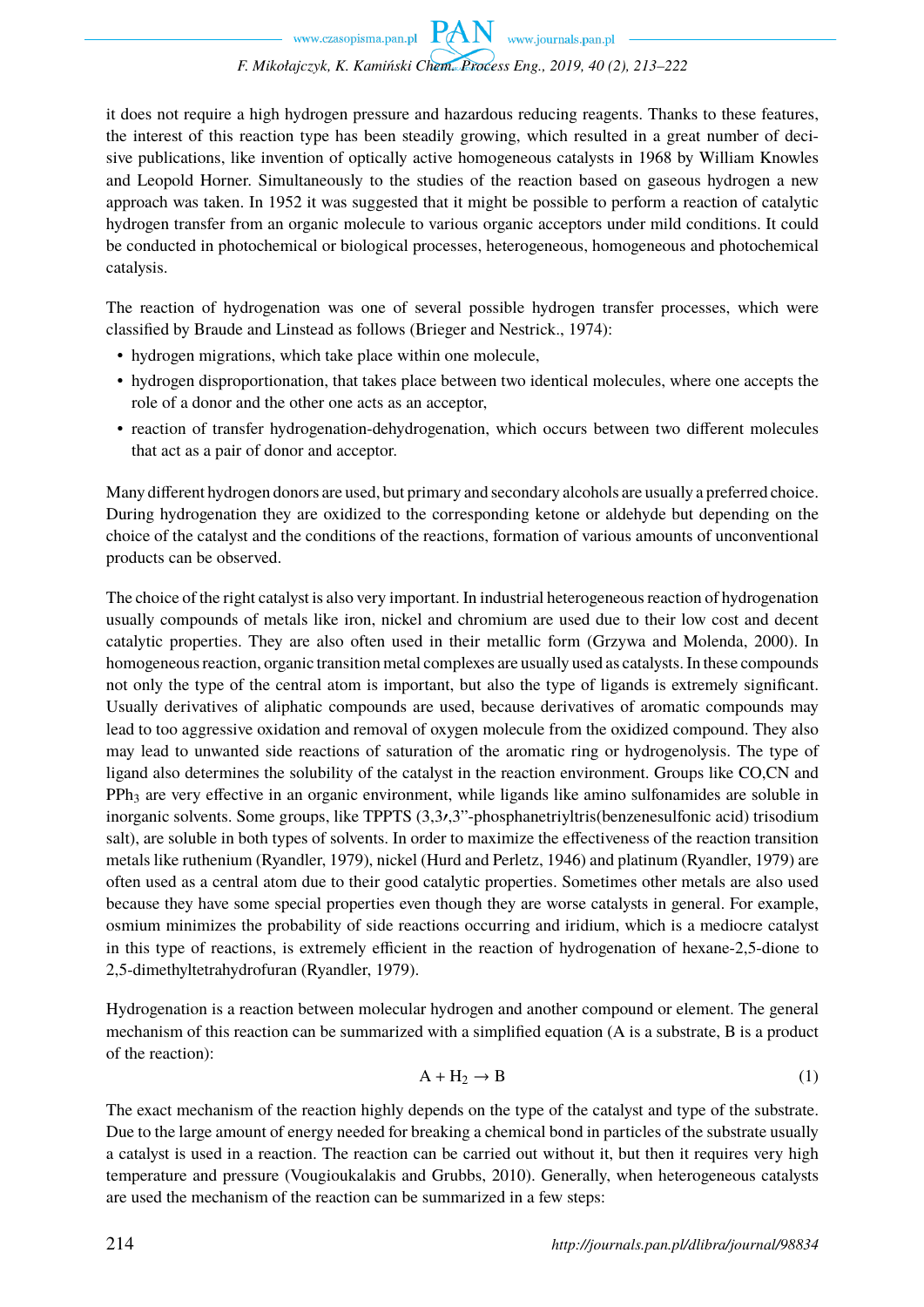www.journals.pan.pl

*A study of ruthenium-based catalysts used in homogeneous transfer hydrogenation of acetophenone*

**PAN** 

- adsorption of reagents on surface of the catalyst,
- dissociation of the particle of gaseous  $H_2$
- creation of a bond between one of the carbon atoms of ketone and dissociated hydrogen atom,
- creation of a bond between the second carbon atom of ketone and dissociated hydrogen atom,
- product of the reaction leaves surface of the catalyst.

In case of homogenous catalysts, the reaction mechanisms are different for different types of transition metal complex compounds. All of these mechanisms assume that a reaction starts with a direct interaction between the complex compound and hydrogen molecules. This triggers a cycle of reactions that lead to the transformation of a complex compound and reagents. The reaction terminates when the reaction product is generated and the catalyst particles are regenerated.

The mechanism of the reaction is also dependent on the type of hydrogen donor. If the source of hydrogen molecules is different than gaseous hydrogen, the reaction is called transfer hydrogenation. In the case of homogeneous hydrogenation of acetophenone studied in this research isopropyl alcohol was used as a donor of hydrogen. This reaction can be summarized as follows:

$$
C_6H_5COCH_3 + (CH_3)_2\text{CHOH} \rightarrow CH_3CH(C_6H_5)\text{OH} + CH_3OCH_3\tag{2}
$$

As stated before this type of reaction requires a large amount of energy, which means that an optimization of the reaction conditions is crucial for its profitability. If homogeneous catalysts are used, the temperature of the reaction should not exceed the decomposition temperature of the catalyst. In this case catalysts have to be activated with potassium hydroxide and a choice of temperature.

Most of the current research was based on optimal parameters stated in other publications. Therefore, the aim of this research was to find the effect of change of crucial reaction parameters on the amount of the product. Two different catalysts were compared, and also additional parameters of the reaction were studied.

#### 2. METHODS

Firstly, both catalysts were synthesized in the laboratory. For  $RuCl<sub>2</sub>(PPh<sub>3</sub>)<sub>3</sub>$ , instructions from Michigan University (Gatsis, 1972) were used. It is a multistep reaction summarized by an equation:

$$
2RuCl3 \cdot 3H2O + 7PPh3 \rightarrow 2RuCl2 (PPh3)3 + 2HCl + 5H2O + OPPh3
$$
 (3)

For this reaction 300 mg RuCl<sub>3</sub>·H<sub>2</sub>O, 1800 mg PPh<sub>3</sub> and 50 ml of pure, degassed and anhydrous methanol were used. They were mixed in a distillation flask and set to boil under argon atmosphere. After an hour the reaction mixture was filtered. The collected precipitate was washed three times with 10 ml of non-stabilized diethyl ether. Then it was dried with a rotary evaporator and a vacuum pump and analyzed with NMR.

The second sample was synthesized with instructions from the other publication (Shaw et al., 2007). It was very similar to the first method. The only differences between them were the amount of methanol (65 ml instead of 50 ml) and duration of the reaction (2.5 hours instead of 1 hour). All other steps were identical to those of the first method.

The reaction was performed in the atmosphere of an inert gas, which reduced the probability of a reaction between ruthenium compounds and oxygen (Ugo, 1970). <sup>31</sup>P spectra in  $D_2O$  in NMR of catalysts produced in both reactions were obtained.

 $RuCl<sub>2</sub>(PPh<sub>3</sub>)<sub>3</sub>$  obtained during synthesis with the first method was contaminated with unreacted substrates. The yield of produced catalyst was not very high, which is shown in Fig. 1 (first peak from the left).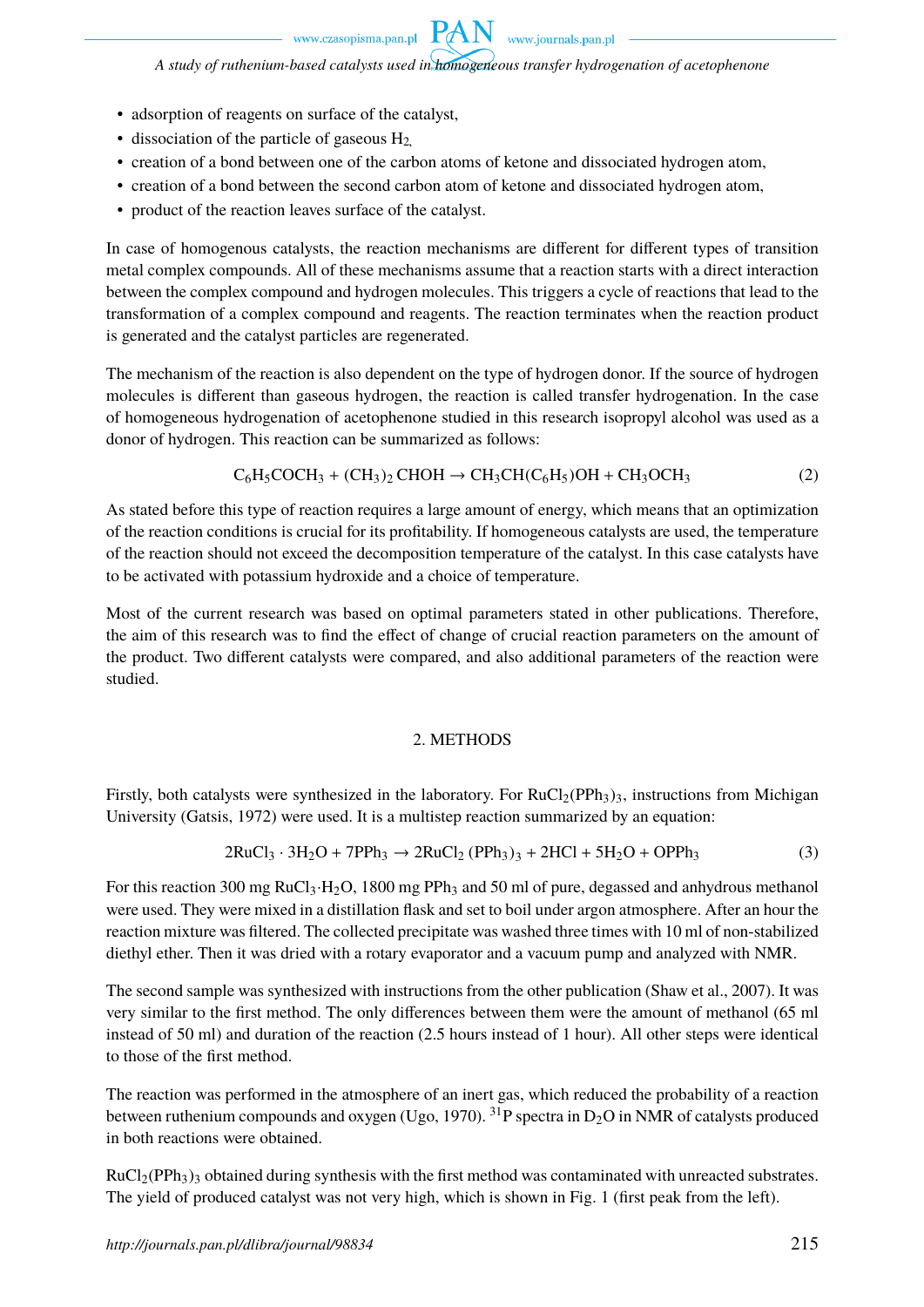

Fig. 1. <sup>31</sup>P spectrum of  $RuCl<sub>2</sub>(PPh<sub>3</sub>)<sub>3</sub>$  sample produced in the first reaction

Results for the catalyst obtained during the second reaction were significantly better, as shown in Fig. 2. For this reason, the first sample was not used during the reaction of hydrogenation. Instead, the reaction was carried out with the second sample. The reaction was also carried out without the synthesized catalyst



Fig. 2.  $^{31}P$  spectrum of RuCl<sub>2</sub>(PPh<sub>3</sub>)<sub>3</sub> sample produced in the second reaction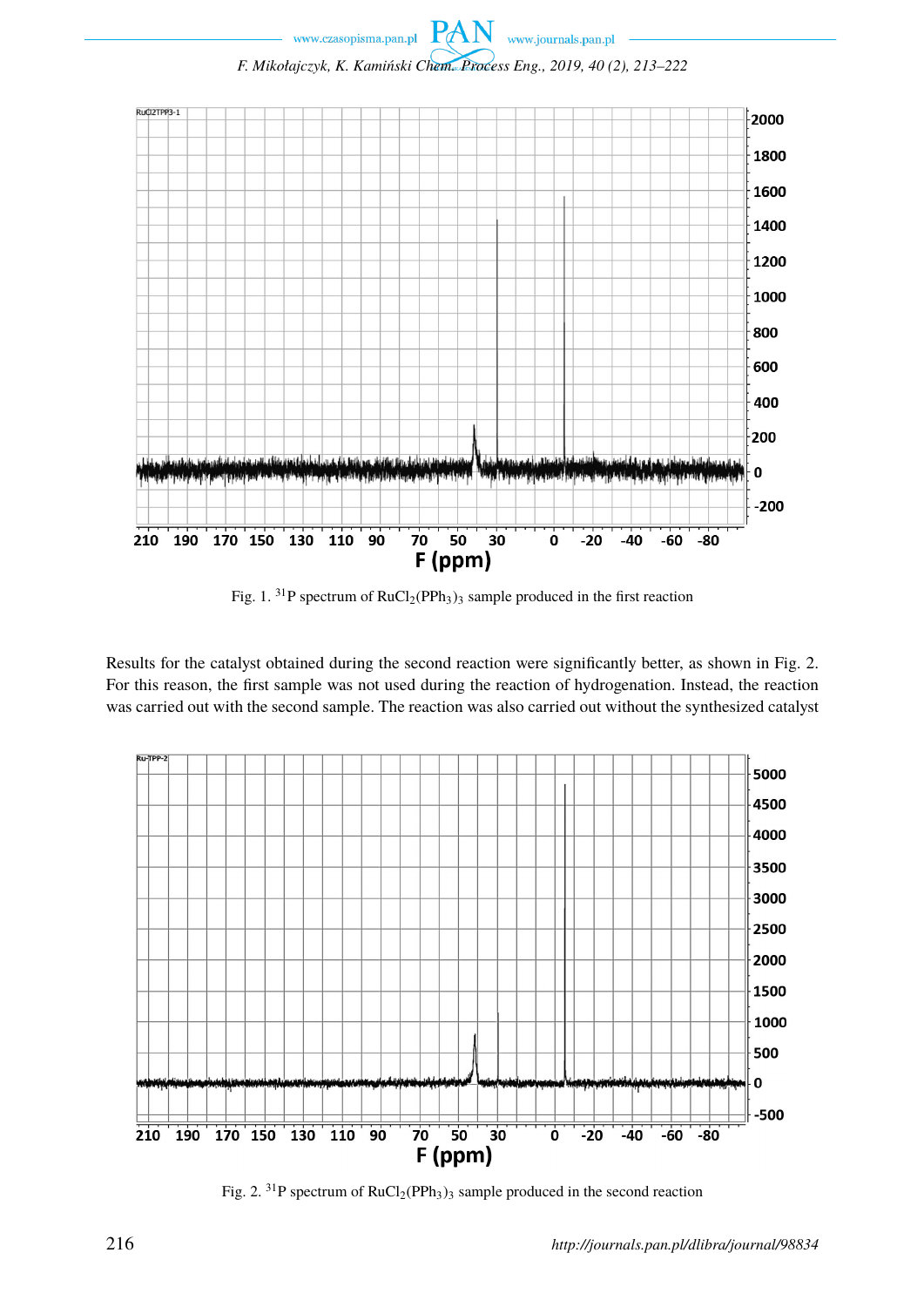www.czasopisma.pan.pl

#### *A study of ruthenium-based catalysts used in homogeneous transfer hydrogenation of acetophenone*

**PAN** 

www.journals.pan.pl

– instead,  $RuCl_3 \cdot 3H_2O$  and PPh<sub>3</sub> were added to check if synthesizing the catalyst before the reaction of hydrogenation would improve the rate of the reaction.

The second catalyst,  $RuCl<sub>2</sub>(TPPTS)<sub>2</sub> · 6H<sub>2</sub>O$ , was synthesized with the procedure given by Herrmann (Herrmann and Brauer, 2000). It assumed that the molar ratio of reagents was as follows: RuCl<sub>3</sub> · 3H<sub>2</sub>O: TPPTS = 1 : 5. Firstly, 0.355 g of TPPTS was dissolved in 15 ml of water. Then 0.0325 g of RuCl<sub>3</sub> · 3H<sub>2</sub>O was added. They were mixed and heated up to 50 °C. After 24 hours the mixture was dried with a rotary evaporator and a vacuum drier. Then the solid product of the reaction was collected and closed in a container filled up with argon. The second sample was prepared in the same way, but the proportion of TPPTS and RuCl<sub>3</sub> · 3H<sub>2</sub>O was reduced to RuCl<sub>3</sub> · 3H<sub>2</sub>O : TPPTS = 1 : 2.5. This time 206 mg of TPPTS and 38 mg of RuCl<sub>3</sub> ·  $3H<sub>2</sub>O$  were used, the amount of other reagents remained the same. Both samples were analyzed with NMR and their  $^{31}P$  spectra in D<sub>2</sub>O were obtained.

The reaction of hydrogenation was performed in the same way for every catalyst. Firstly, 3 g of acetophenone, 30 cm<sup>3</sup> isopropyl alcohol and 0.0784g KOH were mixed in a distillation flask. Then the amount of a chosen catalyst shown in Table 1 was added to the flask. The mixture was mixed and heated up to 60 ◦C in an argon atmosphere. After 6 hours the reaction was stopped. The reaction mixture was poured into smaller containers and left for 5 minutes in order to let the precipitate fall to the bottom of a container. Then samples were analyzed with gas chromatography in order to determine the composition of a post-reaction mixture (Wang et al., 2014). The amount of used catalysts was calculated in a way that ensured that the same amount of ruthenium was present in every sample. Results of these calculations are presented in Table 1.

| Catalyst               | <b>Comments</b>                                        | Mass of substances [g]                                   |  |
|------------------------|--------------------------------------------------------|----------------------------------------------------------|--|
| $RuCl2(PPh3)3$         | Reaction performed without<br>the synthesized catalyst | $RuCl3 \cdot 3H2O$ : 0.0261<br>PPh <sub>3</sub> : 0.1567 |  |
| $RuCl2(PPh3)3$         | Synthesized in an argon atmosphere                     | 0.1739                                                   |  |
| $RuCl2(TPPTS)2 · 6H2O$ | First sample                                           | 0.1699                                                   |  |
| $RuCl2(TPPTS)2 · 6H2O$ | Second sample                                          | 0.3118                                                   |  |

Table 1. Mass of catalysts used in the reaction of hydrogenation

### 3. RESULTS

For RuCl<sub>2</sub>(TPPTS)<sub>2</sub> · 6H<sub>2</sub>O, the amount of the obtained catalyst for both samples was similar, but the first sample (synthesized with higher excess of reagents) was more contaminated.

As shown in Fig. 3, the post-reaction mixture contains not only  $RuCl<sub>2</sub>(TPPTS)<sub>2</sub>$  (57 ppm), but also TPPTS that have not reacted (ca. 4.8 ppm) and some contaminations (34.2 ppm). According to the literature (Bhanage et al., 2000), it is probably OTTPTS.

The reaction of hydrogenation was carried out with catalysts listed in Table 1 twice for each catalyst while the results of the reaction are given in Table 2. Additional tests were carried out in order to examine the impact of other reaction parameters on the amount of produced 1-phenylethanol. For  $RuCl<sub>2</sub>(PPh<sub>3</sub>)<sub>3</sub>$ , two reactions were accomplished with a double amount of catalyst and for the other two the reaction duration was extended from six to ten hours. The results of these tests are presented in Table 3.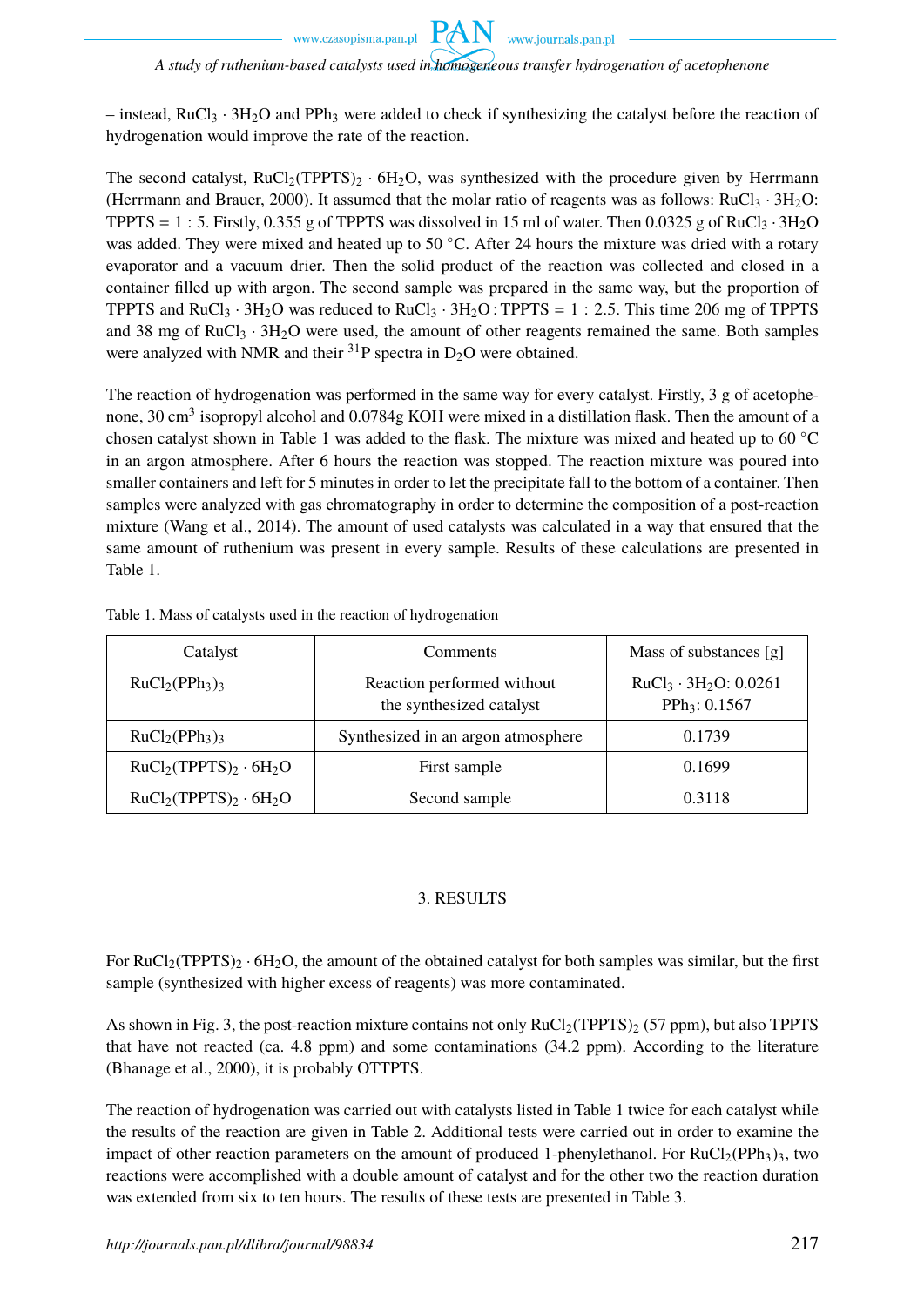

 $\begin{minipage}{.4\linewidth} {\normalsize \begin{tabular}{l} \hline \textbf{www.czasopisma.pan.pl} \end{tabular}} \end{minipage} \begin{minipage}{.45\linewidth} \textbf{PAN} & \textbf{www.journals.pan.pl} \end{minipage} \end{minipage} \begin{minipage}{.45\linewidth} \end{minipage} \vspace{0.5cm}$ 

Fig. 3. <sup>31</sup>P spectrum of  $RuCl<sub>2</sub>(TPPTS)<sub>2</sub>$  sample produced in the first reaction

| Catalyst                               | Comments                                                       | m <sub>acetophenone</sub><br>[g] | $m_1$ -phenylethanol<br>[g] | $n_{\text{acceptophenone}}$<br>[mol]                                       | $n_{1-phenylethanol}$<br>[mol]                                             |
|----------------------------------------|----------------------------------------------------------------|----------------------------------|-----------------------------|----------------------------------------------------------------------------|----------------------------------------------------------------------------|
| $RuCl2(PPh3)3$                         | Reaction performed<br>without the synthesis<br>of the catalyst | 2.944<br>2.944<br>2.944          | 0.056<br>0.056<br>0.056     | $2.450 \times 10^{-2}$<br>$2.450 \times 10^{-2}$<br>$2.450 \times 10^{-2}$ | $4.590 \times 10^{-4}$<br>$4.590 \times 10^{-4}$<br>$4.590 \times 10^{-4}$ |
| $RuCl2(PPh3)3$                         | Reaction performed<br>without the synthesis<br>the catalyst    | 2.946<br>2.946<br>2.946          | 0.054<br>0.054<br>0.054     | $2.452 \times 10^{-2}$<br>$2.452 \times 10^{-2}$<br>$2.452 \times 10^{-2}$ | $4.399 \times 10^{-4}$<br>$4.399 \times 10^{-4}$<br>$4.399 \times 10^{-4}$ |
| $RuCl2(PPh3)3$                         | Second sample                                                  | 2.422                            | 0.578                       | $2.016 \times 10^{-2}$                                                     | $4.727 \times 10^{-3}$                                                     |
| $RuCl2(PPh3)3$                         | Second sample                                                  | 2.427                            | 0.573                       | $2.020 \times 10^{-2}$                                                     | $4.687 \times 10^{-3}$                                                     |
| RuCl <sub>2</sub> (TPPTS) <sub>2</sub> | First sample                                                   | 2.905                            | 0.095                       | $2.417 \times 10^{-2}$                                                     | $7.808 \times 10^{-4}$                                                     |
| RuCl <sub>2</sub> (TPPTS) <sub>2</sub> | First sample                                                   | 2.904                            | 0.096                       | $2.417 \times 10^{-2}$                                                     | $7.865 \times 10^{-4}$                                                     |
| RuCl <sub>2</sub> (TPPTS) <sub>2</sub> | Second sample                                                  | 2.899                            | 0.101                       | $2.413 \times 10^{-2}$                                                     | $8.231 \times 10^{-4}$                                                     |
| RuCl <sub>2</sub> (TPPTS) <sub>2</sub> | Second sample                                                  | 2.899                            | 0.101                       | $2.413 \times 10^{-2}$                                                     | $8.249 \times 10^{-4}$                                                     |

Table 2. Amounts of reagents in post reaction mixture for standard parameters of the reaction

The conversion rate of acetophenone for each reaction was calculated based on the obtained data. Results are shown in Table 4.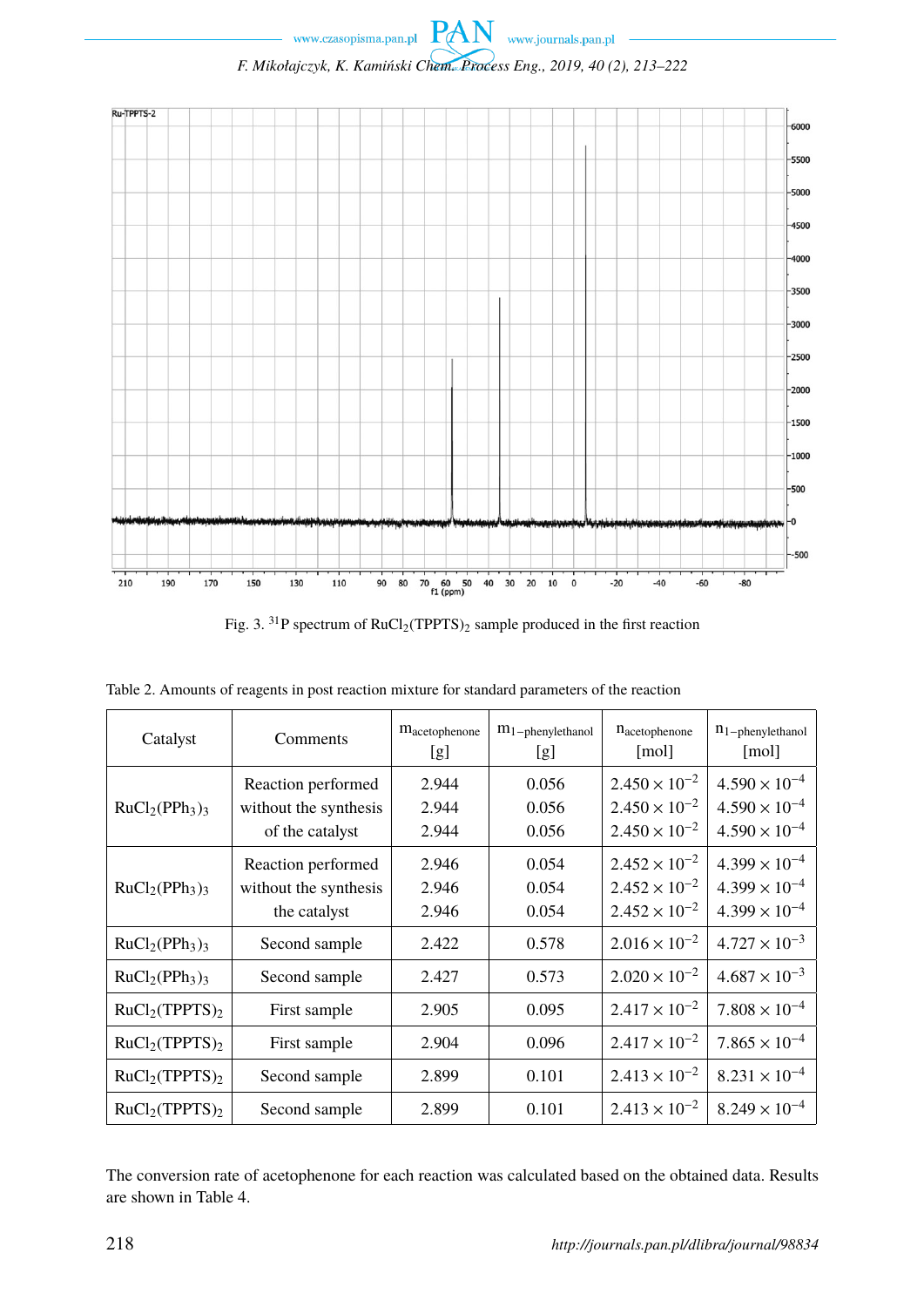

*A study of ruthenium-based catalysts used in homogeneous transfer hydrogenation of acetophenone*

PAN

| Catalyst       | Comments                            | <b>Macetophenone</b><br>[g] | $m_1$ -phenylethanol<br>[g] | $n_{\text{acetophenone}}$<br>[mol] | $n_{1-phenylethanol}$<br>[mol] |
|----------------|-------------------------------------|-----------------------------|-----------------------------|------------------------------------|--------------------------------|
| $RuCl2(PPh3)3$ | Increased amount<br>of the catalyst | 2.570                       | 0.430                       | $2.139 \times 10^{-2}$             | $3.524 \times 10^{-3}$         |
| $RuCl2(PPh3)3$ | Increased amount<br>of the catalyst | 2.570                       | 0.430                       | $2.139 \times 10^{-2}$             | $3.524 \times 10^{-3}$         |
| $RuCl2(PPh3)3$ | Extended reaction time              | 2.133                       | 0.867                       | $1.775 \times 10^{-2}$             | $7.095 \times 10^{-3}$         |
| $RuCl2(PPh3)3$ | Extended reaction time              | 2.139                       | 0.861                       | $1.780 \times 10^{-2}$             | $7.045 \times 10^{-3}$         |

Table 4. Conversion rate of acetophenone

| Catalyst                               | Comments                                                               | Reaction parameters                      | Conversion rate<br>of acetophenone $[\%]$ |
|----------------------------------------|------------------------------------------------------------------------|------------------------------------------|-------------------------------------------|
| $RuCl2(PPh3)3$                         | Reaction performed without<br>the synthesis of the catalyst            | 6 hours                                  | 1.869                                     |
| $RuCl2(PPh3)3$                         | Reaction performed without<br>6 hours<br>the synthesis of the catalyst |                                          | 1.791                                     |
| $RuCl2(PPh3)3$                         | Second sample                                                          | 6 hours                                  | 19.251                                    |
| $RuCl2(PPh3)3$                         | Second sample                                                          | 6 hours                                  | 19.085                                    |
| RuCl <sub>2</sub> (TPPTS) <sub>2</sub> | First sample                                                           | 6 hours                                  | 3.179                                     |
| RuCl <sub>2</sub> (TPPTS) <sub>2</sub> | First sample                                                           | 6 hours                                  | 3.203                                     |
| RuCl <sub>2</sub> (TPPTS) <sub>2</sub> | Second sample                                                          | 6 hours                                  | 3.352                                     |
| RuCl <sub>2</sub> (TPPTS) <sub>2</sub> | Second sample                                                          | 6 hours                                  | 3.357                                     |
| $RuCl2(PPh3)3$                         | Synthesized in<br>an argon atmosphere                                  | 6 hours, increased<br>amount of catalyst | 14.348                                    |
| $RuCl2(PPh3)3$                         | Synthesized in<br>an argon atmosphere                                  | 6 hours, increased<br>amount of catalyst | 14.344                                    |
| $RuCl2(PPh3)3$                         | Synthesized in<br>an argon atmosphere                                  | 10 hours                                 | 28.893                                    |
| $RuCl2(PPh3)3$                         | Synthesized in<br>an argon atmosphere                                  | 10 hours                                 | 28.689                                    |

In order to examine the impact of storing conditions of the samples of post reaction mixture on the quality of the measurements it was decided that an additional experiment should be performed. Four samples (without the precipitate) were collected from post reaction mixture obtained in the reaction catalyzed by  $RuCl<sub>2</sub>(TPPTS)<sub>2</sub>$  (second sample, with smaller amounts of reagents). Two of them were stored in a freezer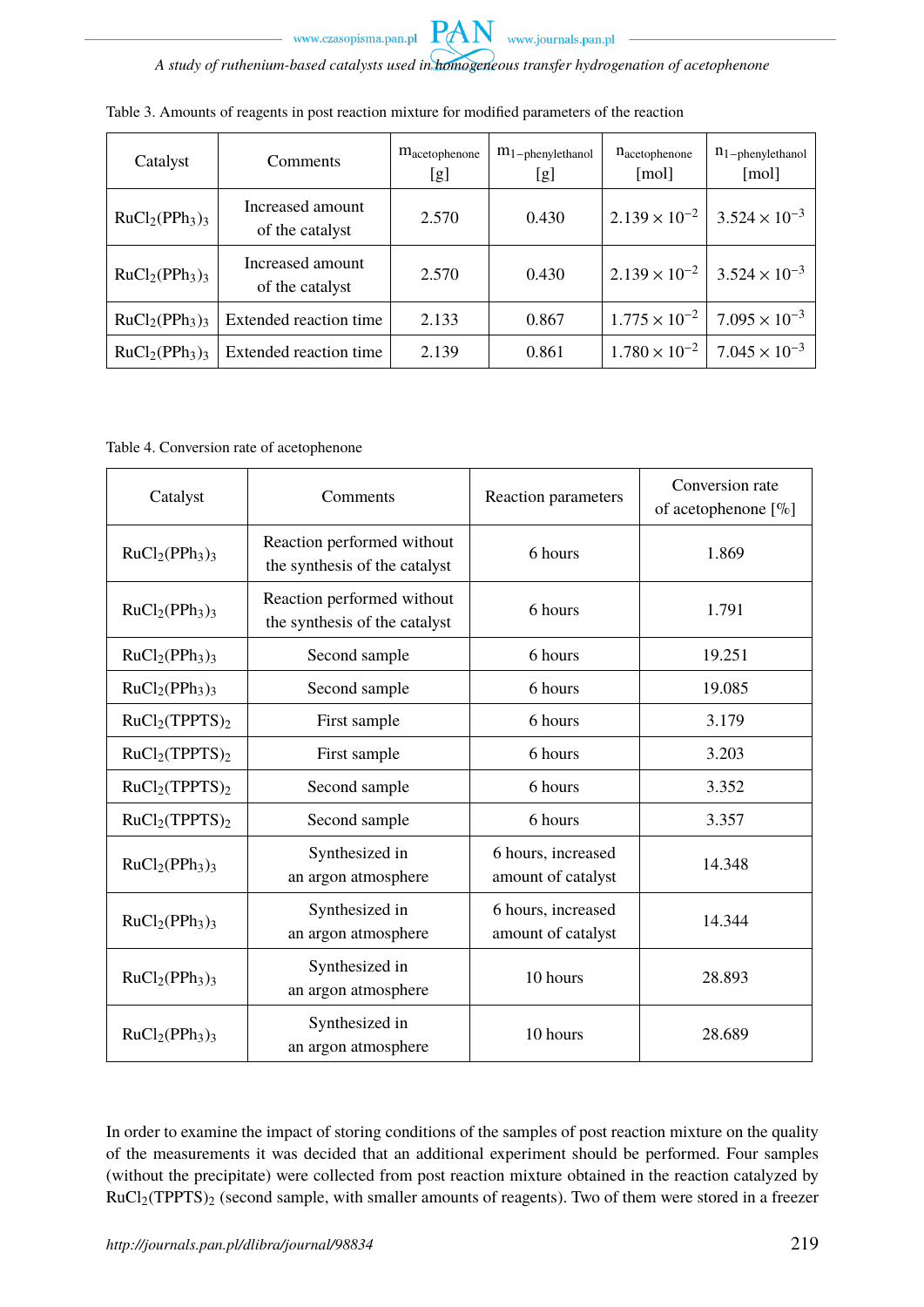in constant temperature of −15 ◦C for 19 hours, the others were stored in 20 ◦C for the same time. Results are shown in Table 5.

| Catalyst                               | Storage<br>conditions | Conversion rate<br>of acetophenone $[\%]$ | Change in relation<br>to base sample $[\%]$ |
|----------------------------------------|-----------------------|-------------------------------------------|---------------------------------------------|
| RuCl <sub>2</sub> (TPPTS) <sub>2</sub> | $20^{\circ}$ C        | 3.656                                     | $+9.062$                                    |
| RuCl <sub>2</sub> (TPPTS) <sub>2</sub> | $20^{\circ}$ C        | 3.596                                     | $+7.130$                                    |
| RuCl <sub>2</sub> (TPPTS) <sub>2</sub> | $-15$ °C              | 3.478                                     | $+3.766$                                    |
| RuCl <sub>2</sub> (TPPTS) <sub>2</sub> | $-15$ °C              | 3.535                                     | $+5.307$                                    |

Table 5. Conversion rate of acetophenone after 19 hours

#### 4. DISCUSSION

Carrying out the reaction of hydrogenation with  $RuCl<sub>2</sub>(PPh<sub>3</sub>)<sub>3</sub>$  without prior synthesis of the catalyst is highly ineffective and leads to minimal production of 1-phenylethanol. Time saved by skipping the reaction of synthesis does not compensate the negligible conversion rate of acetophenone. It may be an effect of low concentration of the catalyst in the solution and possible side reactions of ruthenium compounds. Due to the low conversion rates further research of this type of reaction was suspended.

The results obtained during the reaction with  $RuCl<sub>2</sub>(TPPTS)<sub>2</sub>$  were disappointing. Obtained conversion rates were significantly lower than those obtained in other publications (Wang et al., 2014). It may be a result of high contamination of this catalyst which is shown in Fig. 3. The amount of unwanted substances was noticeable, but their identification was not possible with the available methods of analysis. RuCl<sub>2</sub>(TPPTS)<sub>2</sub> is usually recommended for two-phase systems (Wang et al., 2014). In order to increase the rate of reaction in future research an addition of water to reaction environment is planned. It is also worth adding that decreasing the amount of TPPTS during catalyst synthesis had a positive effect on the catalytic properties of the final product, but the conversion rate increase was negligible. It was still a desirable effect, because using smaller increase of TPPTS resulted in a much smaller cost of the final catalyst. It was also determined that TPPTS was not an inhibitor of the reaction of hydrogenation of ketones.

 $RuCl<sub>2</sub>(PPh<sub>3</sub>)<sub>3</sub>$  was a very good catalyst for this type of reaction. The obtained conversion rates were high, but in the synthesis of the catalyst a large amount of side products (as shown in Figs. 1 and 2.), like e.g. oxidized compounds of ruthenium, were observed. It is planned to develop new methods of purification of  $RuCl<sub>2</sub>(PPh<sub>3</sub>)<sub>3</sub>$  and optimize the reaction parameters before starting a new research (Cho et al., 2001). Increasing the amount of the catalyst in this reaction resulted in lower conversion rates. Usually, this should increase the rate of the reaction due to enhanced possibilities of collision between the molecule of the substrate and the catalyst. When the concentration of the catalyst is already high enough, the reaction rate should remain more or less the same. In the case of  $RuCl<sub>2</sub>(PPh<sub>3</sub>)<sub>3</sub>$  this is a bit different due to the presence of particles of PPh3. They inhibit the reaction of formation of coordinatively unsaturated molecules and they also react with the free coordination sites in the central atom of the complex. This prevents the coordination of ketone and the whole reaction of hydrogenation (Houghton, 1985). It could also change the reaction route. Increasing the time of reaction from 6 to 10 hours resulted in almost 50% increase of the conversion rate.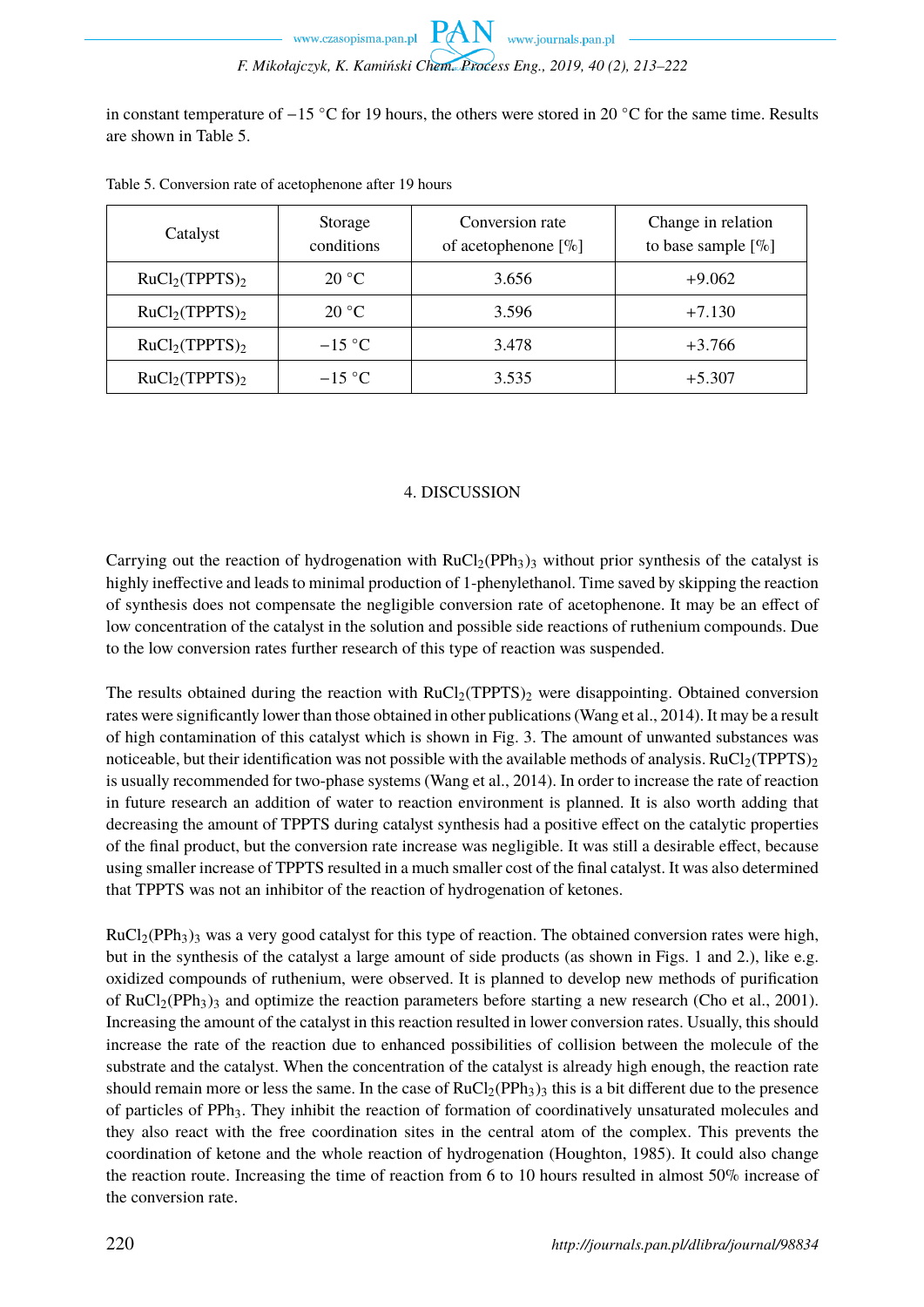www.journals.pan.pl

#### *A study of ruthenium-based catalysts used in homogeneous transfer hydrogenation of acetophenone*

**PAN** 

Results from Table 5 indicate that the analysis of the post-reaction mixture should be made as fast as possible, because the reaction does not stop even at low temperature. Furthermore, the increase of the product was noticeably different even in the case of samples stored under the same conditions.

The results of this research are very promising. The research can be further developed by changing the donor of hydrogen to a more environmentally friendly substance like ethanol to check if this reaction can be used in green chemistry. Due to the homogeneous nature of the reaction, methods of recovering the catalyst have to be invented. In addition, other parameters of the reaction also have to be optimized in order to increase the feasibility of practical application of this process in industry.

#### 5. CONCLUSIONS

In the homogeneous reaction of hydrogenation of acetophenone in organic environment,  $RuCl<sub>2</sub>(PPh<sub>3</sub>)<sub>3</sub>$ was much more effective as a catalyst than  $RuCl<sub>2</sub>(TPPTS)<sub>2</sub>$ . The reaction of hydrogenation and synthesis of both catalysts should be carried out in the atmosphere of an inert gas in order to minimize the amount of undesired side products. Increasing the amount of TPPTS during synthesis of  $RuCl<sub>2</sub>(TPTS)<sub>2</sub>$  above a certain value is not recommended as it results in only a slight increase of the amount of the produced catalyst. An increase of the time of reaction results in higher conversion rate of reagents while an increase of  $RuCl<sub>2</sub>(PPh<sub>3</sub>)<sub>3</sub>$  amount above some value may result in a decrease of the conversion rate of acetophenone. Samples of the reaction product should be analyzed immediately after experiments in order to obtain reliable results.

*This research was supported by the Polish State Committee for Scientific Research by means of Grant UMO-2014/15/B/ST8/04554.*

#### REFERENCES

- Bhanage B.M., Divekar S.S. Deshpande R.M., Chaudhari R.V., 2000. Selectivity in sulfonation of triphenyl phosphine. *Org. Process Res. Dev.*, *Organic Process Research & Development*, 4, 342–345. DOI: 10.1021/op0000226.
- Brieger G., Nestrick T.J., 1974. Catalytic transfer hydrogenation. *Chem. Rev*., 74, 567–580. DOI: 10.1021/cr60291 a003.
- Cho C.S., Kim B.T., Kim T., Shim S.C., 2001. An unusual type of ruthenium-catalyzed transfer hydrogenation of ketones with alcohols accompanied by C-C coupling. *J. Org. Chem*., 66, 9020–9022. DOI: 10.1021/jo0108459.
- Gatsis J.G., 1972. Regeneration of unsupported vanadium sulfide catalyst. *American patent, US 3635838A*, 18 January 1972.
- Grzywa E., Molenda J., 2000. *Technologia podstawowych syntez organicznych. Tom 2*. Wydawnictwa Naukowo-Techniczne, Warszawa, 11–121.
- Herrmann W.A., Brauer G., 2000. *Synthetic methods of organometallic and inorganic chemistry. Volume 9: Transition metals Part 3*. Thieme Verlagsgruppe, Stuttgart, New York, Delhi, Rio. DOI: 10.1055/b-0035-108457.
- Houghton R.P., 1985. *Kompleksy metali w chemii organicznej*. Warszawa, Państwowe Wydawnictwo Naukowe, 248–257.
- Hurd C.D., Perletz P., 1946. Aryloxyacetones. *J. Am. Chem. Soc.*, 68, 38–40. DOI: 10.1021/ja01205a012.
- Ryandler P.N., 1979. *Catalytic hydrogenation in organic syntheses*. Academic Press. Inc., San Diego, 82–88. DOI: 10.1016/B978-0-12-605355-5.50009-4.